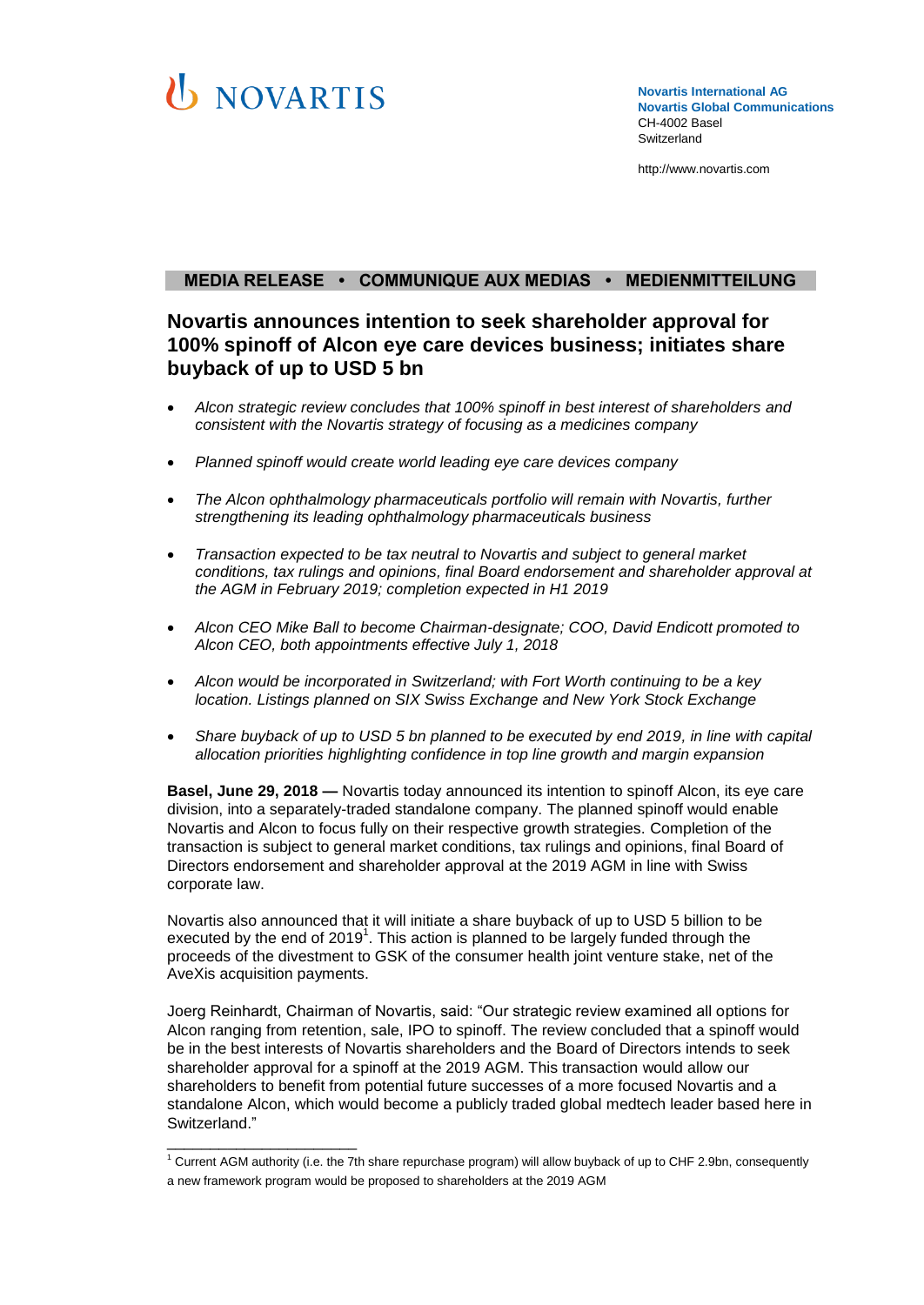When Novartis acquired Alcon in 2011, the business included surgical, vision care and ophthalmic pharmaceuticals. In January 2016, Novartis began the process of creating two best-in-class businesses with the transfer of Alcon's ophthalmic pharmaceuticals to the Novartis Innovative Medicines Division. The leading ophthalmology pharmaceuticals business will continue to develop as part of Novartis, with 2017 sales of USD 4.6 billion and the potential blockbuster medicine RTH258 (brolucizumab) in development for neovascular AMD and diabetic macular edema. The Alcon Division is now fully focused on surgical and vision care, and continues to be the global leader in eye care devices.

Vas Narasimhan M.D., CEO of Novartis, said: "We continue to execute our strategy to focus Novartis as a leading medicines company. Alcon has returned to a position of strength and it is time to give the business more flexibility to pursue its own growth strategy as the world's leading eye care devices company. We will work to ensure a smooth transition for Alcon and Novartis associates while preparing for the launch of RTH258 and building our leading ophthalmology pharmaceuticals business."

Commenting on the share buyback, Dr. Narasimhan said: "The share buyback is fully aligned with our strategic capital allocation priorities, reflects our strict financial discipline and our confidence in future top line growth and margin expansion."

## **Alcon leadership**

Mike Ball will become Chairman-designate of Alcon, effective July 1, 2018, reporting to Vas Narasimhan, CEO of Novartis. Mr. Ball will focus on preparing Alcon for the intended spin. In addition, he will start the process of recruiting a Board of Directors (BoD) for Alcon and meeting Novartis shareholders, and other potential investors, in preparation for a potential spinoff. If Alcon becomes an independent company, Mr. Ball would become Chairman of the Alcon BoD. In order to focus fully on the Alcon separation, Mr. Ball will step down from the Executive Committee of Novartis (ECN) on July 1, 2018.

David Endicott, Chief Operating Officer (COO) of Alcon since July 2016, will be promoted to CEO of Alcon, also effective July 1, 2018. In light of the potential spinoff, Mr. Endicott will not become a member of the ECN. He will also report to Vas Narasimhan until the potential spinoff. Over the coming weeks, Mr. Ball will hand over operational management responsibilities to Mr. Endicott.

Mr. Endicott is a highly experienced leader in medical devices and pharmaceuticals having also previously held senior leadership positions with Allergan and Hospira. As Alcon COO he played an integral role in the turnaround of the business.

Mike Ball, CEO of Alcon, said: "This promises to be the beginning of an exciting new chapter for everyone associated with Alcon. The planned spinoff will be key to strengthening our leadership in the large, attractive and growing global eye care devices market. As Chairmandesignate, I look forward to working closely with David Endicott and the entire team at Alcon to deliver continued innovation for our customers and patients, while creating shareholder value through long-term, sustainable growth."

If the Alcon spinoff is completed, it would create a new Switzerland-based company with global scale and reach comprising more than 20,000 employees, with around USD 7 billion in 2017 sales. Fort Worth will continue to be a key location for Alcon.

Actions started earlier this year to make Alcon an operationally autonomous medical devices business will continue in preparation for a spinoff.

## **Transaction Details**

The successful completion of the planned spinoff is subject to general market conditions, regulatory approvals, final Board of Directors endorsement and shareholder approval.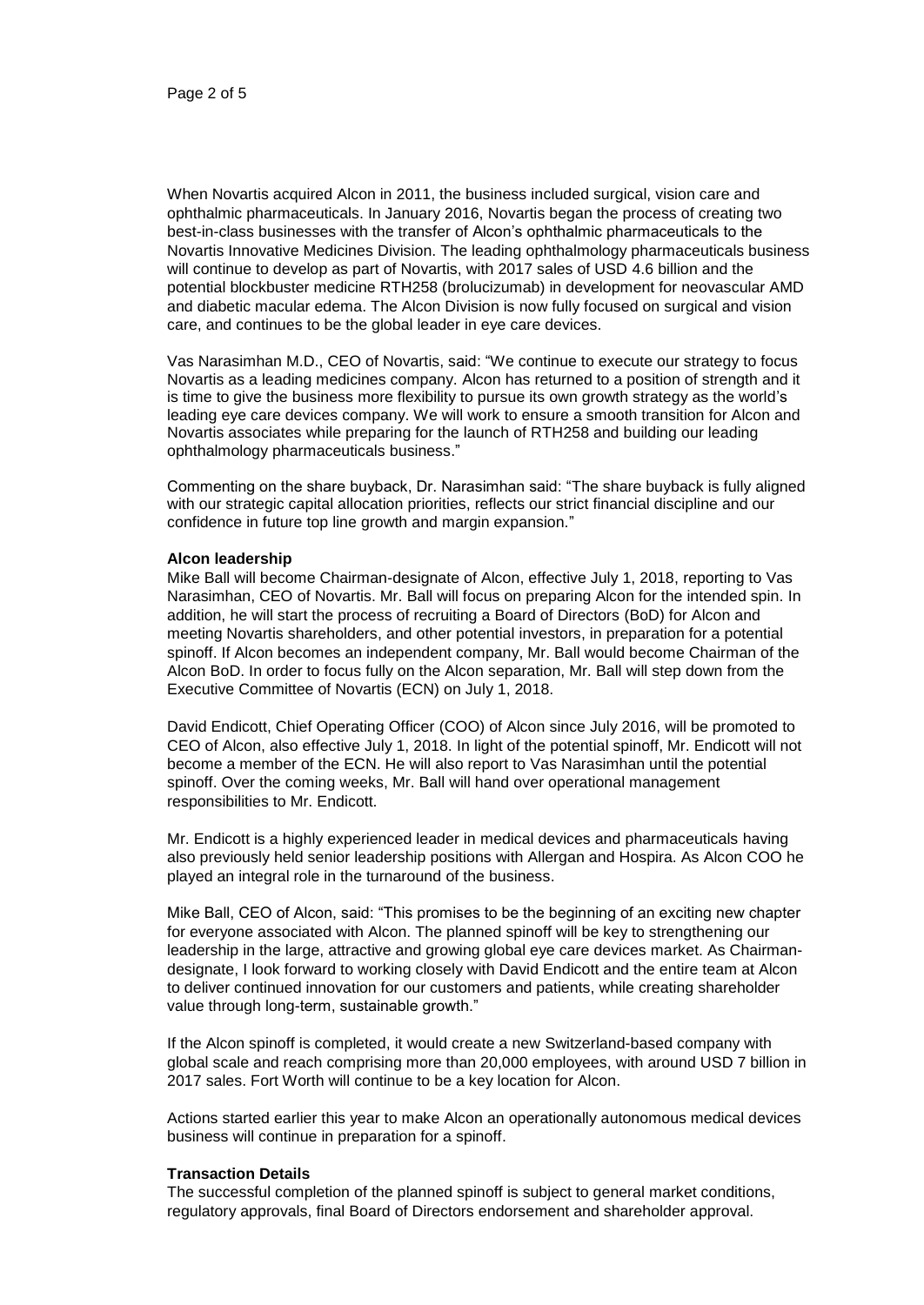Required information and consultation of affected employees and employee representatives is planned for the second half of 2018. In the event that all approvals are secured, the planned spinoff is expected to be completed in the first half of 2019. The transaction is expected to be tax neutral to Novartis, subject to the receipt of favorable opinions and rulings. While a dividend policy for Alcon has not yet been set, Novartis intends to continue paying a strong and growing dividend in Swiss francs, building on the CHF2.80 per share paid in March 2018. The proposed distribution ratio will be disclosed in due course.

In addition to being incorporated in Switzerland, the intention would be to list shares of Alcon on the SIX Swiss Exchange and the New York Stock Exchange.

## **Conference calls / Capital Markets days**

Novartis will hold an investor and analyst webcast today at 15:00 CET: [https://edge.media](https://urldefense.proofpoint.com/v2/url?u=https-3A__edge.media-2Dserver.com_m6_p_3q53orhv&d=DwMGaQ&c=ZbgFmJjg4pdtrnL2HUJUDw&r=Uw8x6aMToMDOthIZHDGPmaHKjcneTInfVEpdv3WdG-A&m=xd1EY0ySxAgvPjd4s7K6UGuHiAdyA1p-UoNtnI1F7vE&s=MTVHL4MfSnEQHTPRf3dfSZED5RVDfEDcNJQYLIz6WUY&e=)[server.com/m6/p/3q53orhv](https://urldefense.proofpoint.com/v2/url?u=https-3A__edge.media-2Dserver.com_m6_p_3q53orhv&d=DwMGaQ&c=ZbgFmJjg4pdtrnL2HUJUDw&r=Uw8x6aMToMDOthIZHDGPmaHKjcneTInfVEpdv3WdG-A&m=xd1EY0ySxAgvPjd4s7K6UGuHiAdyA1p-UoNtnI1F7vE&s=MTVHL4MfSnEQHTPRf3dfSZED5RVDfEDcNJQYLIz6WUY&e=)

Novartis will continue to provide regular updates on the potential transaction, including at its quarterly financial results presentations. Alcon Capital Markets days are also planned in Q4 2018.

## **Disclaimer**

This press release contains forward-looking statements within the meaning of the United States Private Securities Litigation Reform Act of 1995, that can generally be identified by words such as "intention," "to seek," "initiates," "strategic review," "strategy," "focusing," "planned," "would," "will," "further strengthening," "expected," "subject to," "to become," "effective," "continuing," "priorities," "confidence," "growth strategies," "initiate," "to be executed," "intends," "potential," "proposed," "continue to," "to focus," "to ensure," "building," "strategic," "expectations," "future," "intention," "preparing," "start the process," "recruiting," "promises," "exciting," "look forward to," "continued," "long-term, sustainable growth," or similar expressions, or by express or implied discussions regarding the potential completion of the announced spinoff of Alcon; regarding the potential completion of the announced share buyback, regarding whether these actions are in the best interests of shareholders, regarding the future commercial performance of Novartis or of a separate Alcon business, or regarding any potential strategic benefits, synergies or opportunities as a result of these actions; or regarding potential marketing approvals, new indications or labeling for the investigational or approved products described in this press release, or regarding potential future revenues from such products; or by discussions of strategy, plans, expectations or intentions. You should not place undue reliance on these statements. Such forward looking statements are based on our current beliefs and expectations regarding future events, and are subject to significant known and unknown risks and uncertainties. Should one or more of these risks or uncertainties materialize, or should underlying assumptions prove incorrect, actual results may vary materially from those set forth in the forward looking statements. There can be no guarantee that the proposed transaction will be completed in the expected form or within the expected time frame or at all. Neither can there be any guarantee that Novartis will complete the announced share buyback in the expected form, to the expected limits or within the expected time frame or at all. Nor can there be any guarantee that Novartis or a separate Alcon business will be able to realize any of the potential strategic benefits, synergies or opportunities as a result of these actions. Neither can there be any guarantee that shareholders will achieve any particular level of shareholder returns. Nor can there be any guarantee that the spinoff of Alcon or the share buyback will be in the best interests of shareholders, or that the Group or any of its divisions, or a separate Alcon business, will be commercially successful in the future, or achieve any particular credit rating or financial results. Neither can there be any guarantee that the investigational or approved products described in this press release will be submitted or approved for sale or for any additional indications or labeling in any market, or at any particular time. In particular, our expectations could be affected by, among other things: an unexpected failure to complete the required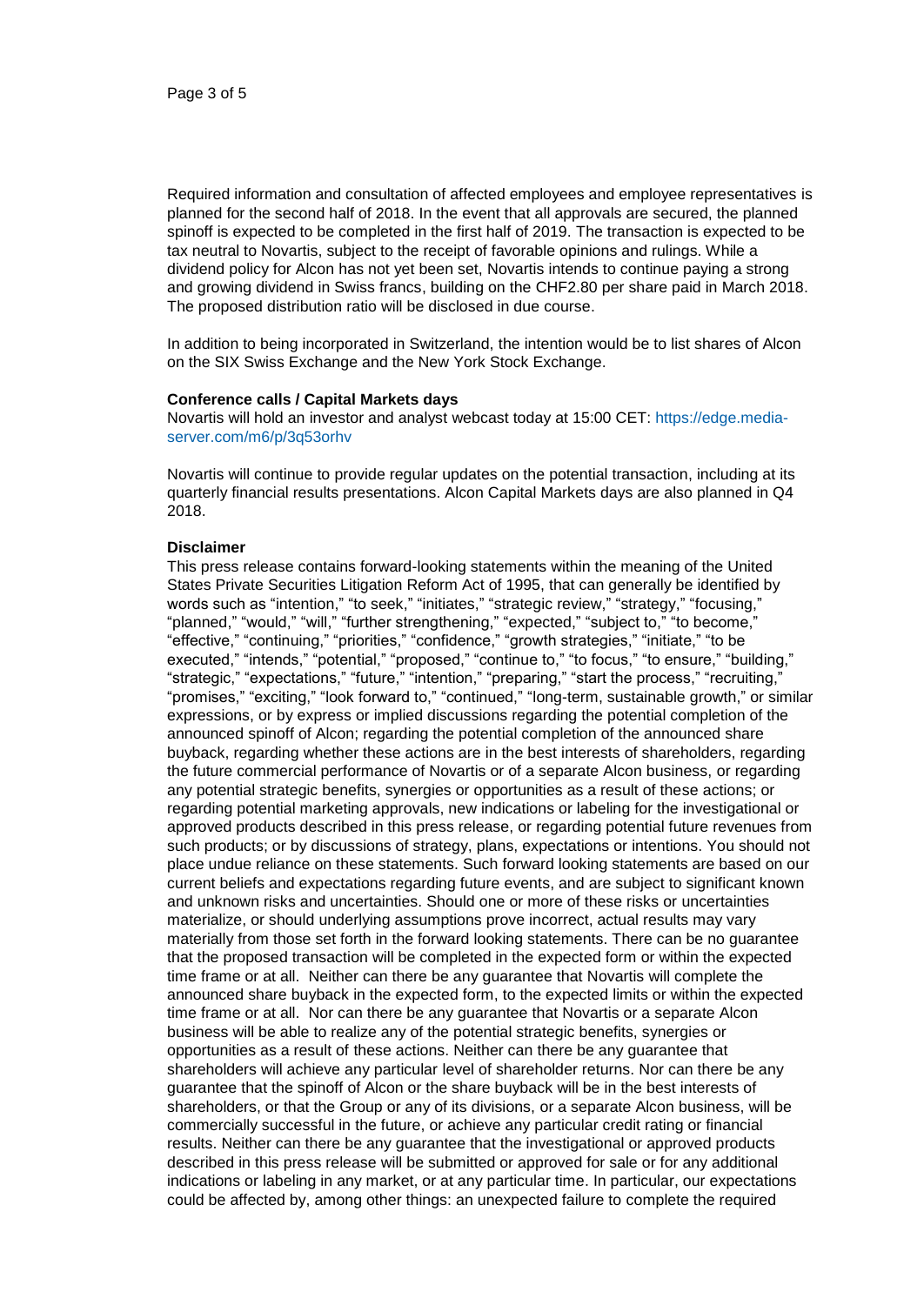closing conditions, or to obtain the shareholder approvals needed to complete these actions, or unexpected delays in meeting these requirements; the potential that the strategic benefits, synergies or opportunities expected from the transaction may not be realized or may take longer to realize than expected; global trends toward health care cost containment, including government, payor and general public pricing and reimbursement pressures and requirements for increased pricing transparency; regulatory actions or delays or government regulation generally; the inherent uncertainties involved in predicting shareholder returns; the successful separation of Alcon from the Novartis Group subsequent to the closing of the transaction and the timing of such separation; potential adverse reactions to the proposed transaction by customers, suppliers, strategic partners or key Alcon personnel and potential difficulties in maintaining relationships with such persons; the uncertainties inherent in the research and development of new healthcare products, including clinical trial results and additional analysis of existing clinical data; our ability to obtain or maintain proprietary intellectual property protection, including the ultimate extent of the impact on Novartis of the loss of patent protection and exclusivity on key products which commenced in prior years and will continue this year; safety, quality or manufacturing issues; uncertainties regarding actual or potential legal proceedings, including, among others, actual or potential product liability litigation, litigation and investigations regarding sales and marketing practices, intellectual property disputes and government investigations generally; uncertainties involved in the development or adoption of potentially transformational technologies and business models; general political and economic conditions, including uncertainties regarding the effects of ongoing instability in various parts of the world; uncertainties regarding future global exchange rates; uncertainties regarding future demand for our products; and uncertainties regarding potential significant breaches of data security or data privacy, or disruptions of our information technology systems; and other risks and factors referred to in Novartis AG's current Form 20-F on file with the US Securities and Exchange Commission. Novartis is providing the information in this press release as of this date and does not undertake any obligation to update any forwardlooking statements as a result of new information, future events or otherwise.

#### **About Novartis**

Novartis provides innovative healthcare solutions that address the evolving needs of patients and societies. Headquartered in Basel, Switzerland, Novartis offers a diversified portfolio to best meet these needs: innovative medicines, cost-saving generic and biosimilar pharmaceuticals and eye care. Novartis has leading positions globally in each of these areas. In 2017, the Group achieved net sales of USD 49.1 billion, while R&D throughout the Group amounted to approximately USD 9.0 billion. Novartis Group companies employ approximately 124,000 full-time-equivalent associates. Novartis products are sold in approximately 155 countries around the world. For more information, please visit [http://www.novartis.com.](http://www.novartis.com/)

#### **About Alcon**

Alcon is the global leader in eye care. As a division of Novartis, we offer the broadest portfolio of products to enhance sight and improve people's lives. Our products touch the lives of more than 260 million people each year living with conditions like cataracts, glaucoma, retinal diseases and refractive errors, and there are millions more who are waiting for solutions to meet their eye care needs. Our purpose is reimagining eye care, and we do this through innovative products, partnerships with eye care professionals and programs that enhance access to quality eye care. Learn more at [www.alcon.com](http://www.alcon.com/) (link is external).

Novartis is on Twitter. Sign up to follow @Novartis at<http://twitter.com/novartis> For Novartis multimedia content, please visit [www.novartis.com/news/media-library](http://www.novartis.com/news/media-library) For questions about the site or required registration, please contact [media.relations@novartis.com](mailto:media.relations@novartis.com)